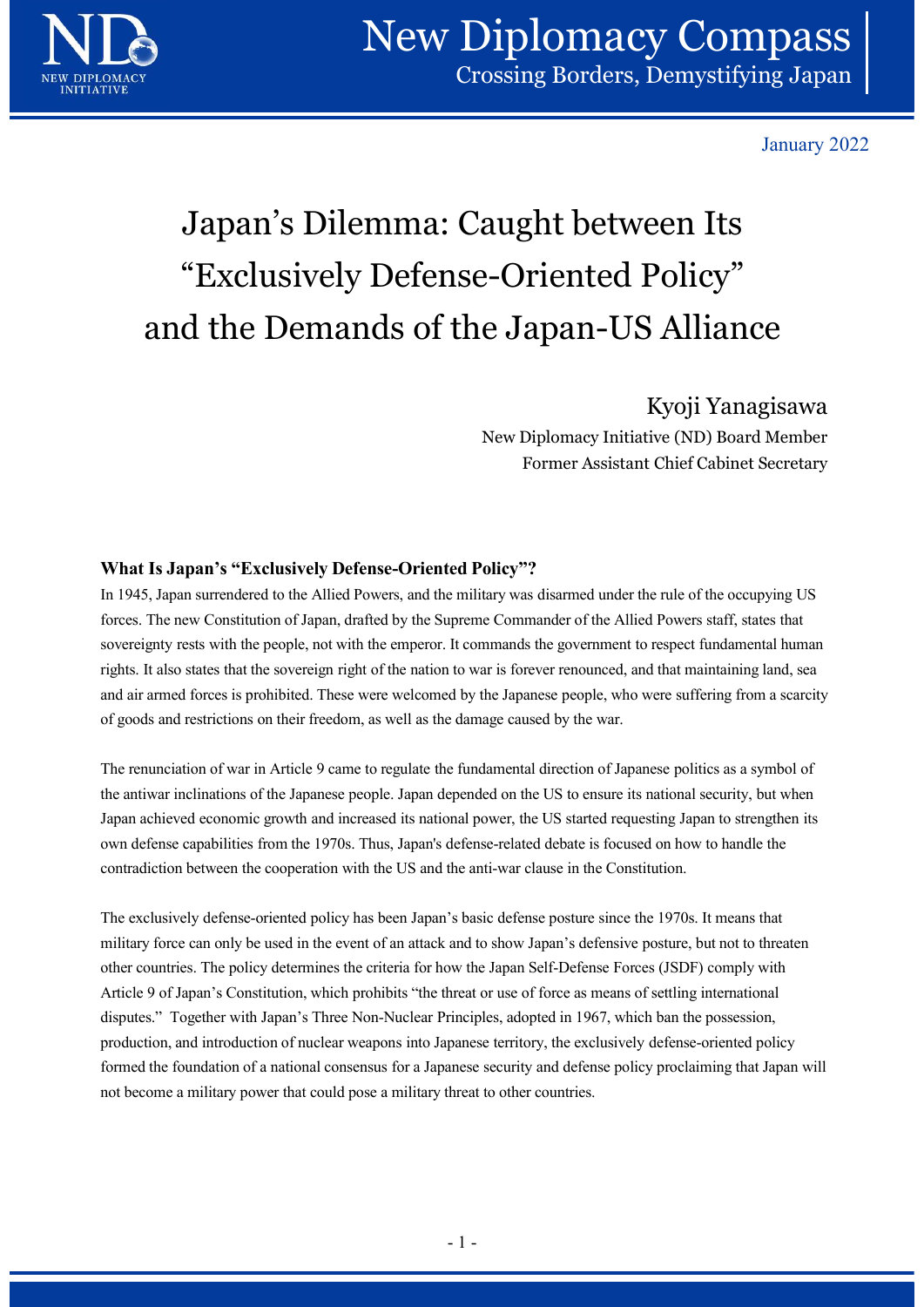

Specifically, it manifested in the guiding principles for the operations and weapons system employment of Japan's SDF. The principles are the following: 1 **Interact of the right to self-defense is exercised only when an armed attack from a foreign country against Japan occurs or is imminent. The use of force is limited to the minimum necessary to repel the attack.<br>
1 The r** 

- is imminent. The use of force is limited to the minimum necessary to repel the attack.
- intercontinental ballistic missiles (ICBMs), strategic bombers, and aircraft carriers.
- **2**<br>
2 Specifically, it manifested in the guiding principles for the operations and weapons system employment of Japan's<br>
2 Japan does are the following:<br>
2 Japan does not possess weaponry capable of striking other countri 3 During joint defense operations with the United States in time of emergency, the DSDF.<br>Specifically, it manifested in the guiding principles for the operations and weapons system employment of Japan's<br>SDF. The principles offensive operations, but the SDF is limited to conducting defensive operations within Japanese territory, including protecting US bases and the sea around Japan. In other words, this operational coordination gives the role of the spear to the U.S. Forces and the role of the shield to the SDF.

In the 1970s, Japan, which is geographically located on the frontline of any possible confrontation between the US and the Soviet Union, relied on US deterrence, including the nuclear umbrella, but avoided the risk of getting involved in a war between the two superpowers. The exclusively defense-oriented policy avoided the complications of maintaining strategic stability among superpowers, and limited Japan's role to defending Japanese territory. From the 1970s, Japan, which is geographically located on the frontline of any possible confrontation between the US<br>and the Soviet Union, relied on US deterrence, including the nuclear umbrella, but avoided the risk of ge In the 1970s, Japan, which is geographically located on the frontline of any possible confrontation between the US<br>and the Soviet Union, relied on US deterrence, including the nuclear umbrella, but avoided the risk of gett

Furthermore, although the US encouraged Japan to modernize its defense capacity, it did not want Japan to become an independent military actor. The U.S. Forces in Japan had the double roles of deterring the Soviet Union and providing security assurances to Japan, as well as preventing Japan's military expansion.

#### The Japan-US Alliance And the Exclusively Defense-Oriented Policy

It was not until the 1980s that the Japanese government started to call the Japan-US relationship, established under the 1960 Treaty of Mutual Cooperation and Security an 'alliance.' Until then, terms associated with military alliance had been avoided because of a sense of aversion towards previous wars and the Vietnam War.

detect and attack Soviet submarines in the three straits of the Japanese islands as well as along 1,000 nautical miles of sea lanes.

At the time, economic friction between Japan and the US became a significant political issue. Japan took this matter seriously and incorporated the term "Japan-US alliance" as a message to the US, indicating that security relations should be prioritized over economic conflict.

Defending the sea lanes in the Western Pacific expanded the JSDF's role geographically, and it became clear that its position was to complement the military strategy of the US. However, the Japanese government sought public The Japan-US Alliance And the Exclusively Defense-Oriented Policy<br>It was not until the 1980s hat the Japanes government stared to call the Japan-US relationship, established under<br>the 1960 Treaty of Mutual Cooperation and defense-oriented policy. a member of the west, and dimet to improve is ability to<br>the Japanese islands as well as along 1,000 nautical miles<br>S became a significant political issue. Japan took this matter<br>'as a message to the US, indicating that se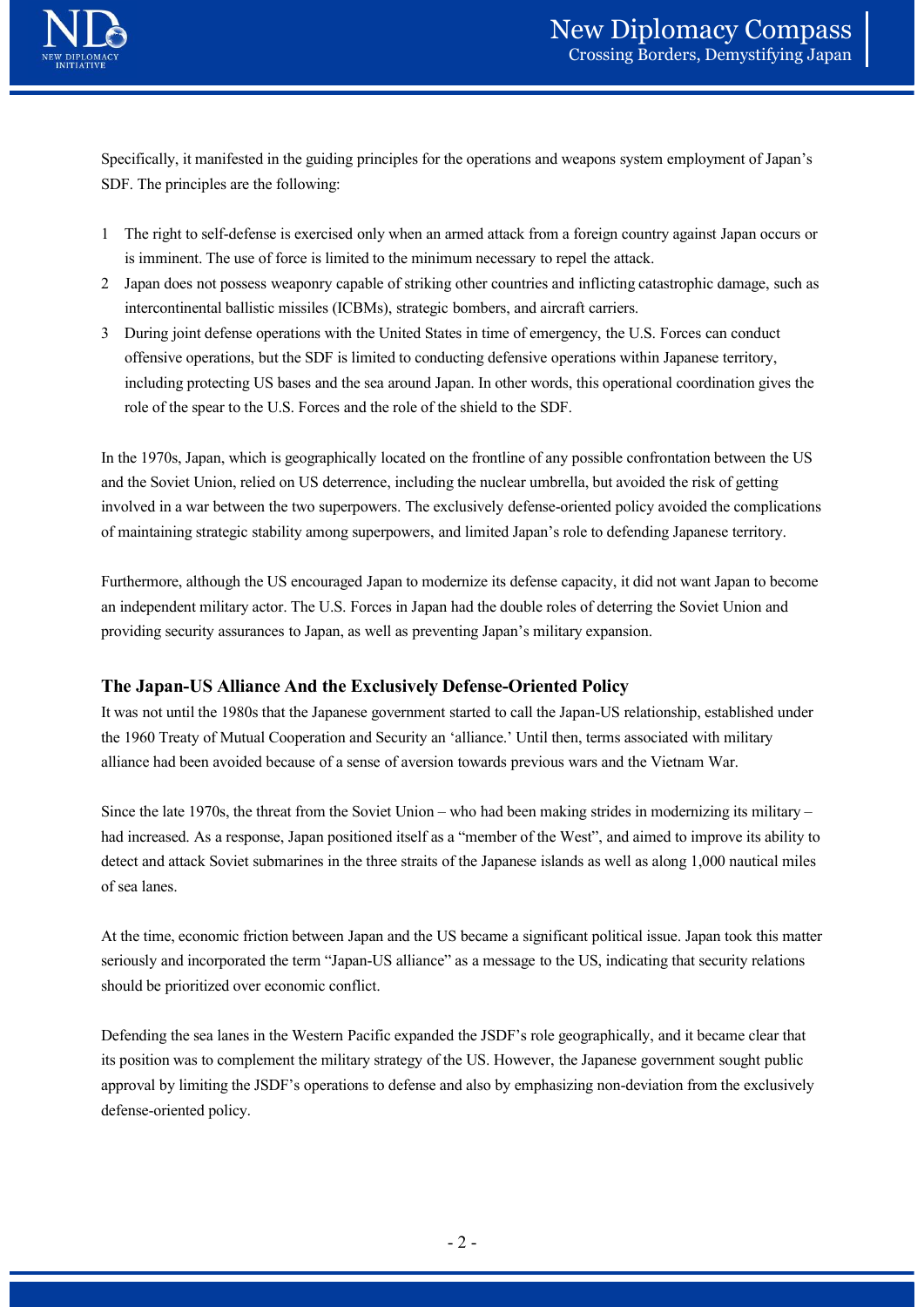#### The End of The Cold War and New Alliance Cooperation

After the Cold War ended and the Soviet Union was collapsed, the Japanese public demanded a reduction in defense expenditures. The Japan-US alliance also lost a common focus and faced 'the era of drifting.'

During the Gulf War in 1991, Japan was not able to contribute militarily. The experience prompted Japan, as a developed country, to realize the necessity of contributing to international peace. Japan enacted a new law allowing non-combat corps to be deployed to the United Nations peacekeeping operations. The law created a new legal framework that is not contrary to the use of force prohibited under the Constitution. In this framework, Japan sent the JSDF's corps of engineers to the peacekeeping operations in Cambodia in 1992.

After the development of nuclear weapons in North Korea was revealed in 1993, the necessity for renewed cooperation within the Japan-US alliance seemed required in this new security environment, which was different from the one during the old Cold War between the superpowers.

Japan and the US redefined their alliance and revised the Guidelines for Japan-U.S. Defense Cooperation in 1997. While the prior guidelines limited defense cooperation between the JSDF and the U.S. Force to a time of emergency in Japan, the new guidelines allowed the JSDF to support the U.S. Force's operations even if it was not for defending Japan. However, the JSDF's support was geographically limited to the region near Japan and to noncombat missions, including the transportation of cargo, information sharing, and search and rescue. The Japanese government explained that the SDF's operation would not exceed the level set by the exclusively defense-oriented policy. the JSDF's corps of engineers to the peacekceping operations in Cambodia in 1992,<br>After the development of nuclear weapons in North Korea was revealed in 1993, the necessity for renewed<br>cooperation within the Japan-US alli After the development of nuclear weapons in Nonfh Korea was revealed in 1993, the necessity for renewed<br>cooperation within the Japan-US alliners esemed required in this new security ewironment, which was different<br>from the Japan and the US redefined their alliance and revised the Guidelines for Japan-U.S. Defense Coo<br>While the prior guidelines limited defense cooperation between the JSDF and the U.S. Force to a<br>emergency in Japan, the new gu

After 9.11, the US declared war on terror and requested countries to join its "Coalition of the Willing." Japan dispatched the JSDF in 2004 to assist with post-war reconstruction in Iraq, and the Japan-US alliance was said to be separate from the search-and-destroy operations done by the U.S. Forces. The division of roles in this alliance – with NATO". Or in other words, Japan and the NATO clean up after the US fought the war.

On another note, no soldier has been killed or injured during these JSDF overseas operations, which is a reason why

#### The Rise of China

China emerged as a threat to US dominance while the US was focused on the war against terrorism. As the US came to prioritize withdrawal from the Middle East, the Japan-US alliance lost its quality described as "better than ever before". Now it faces a new phase of drifting.

When the US pursued dialogue with China and considered reducing military expenditures, Japan became concerned about the credibility of the US security assurance to Japan. Therefore, Japan set out to strengthen the Japan-US alliance assertively to seek further security reassurance from the US. The same of the set of the set of the set of the set of the set of the set of the set of the set of the set of the set of the set of the set of the set of the set of the set of the set of the set of the set of the set of r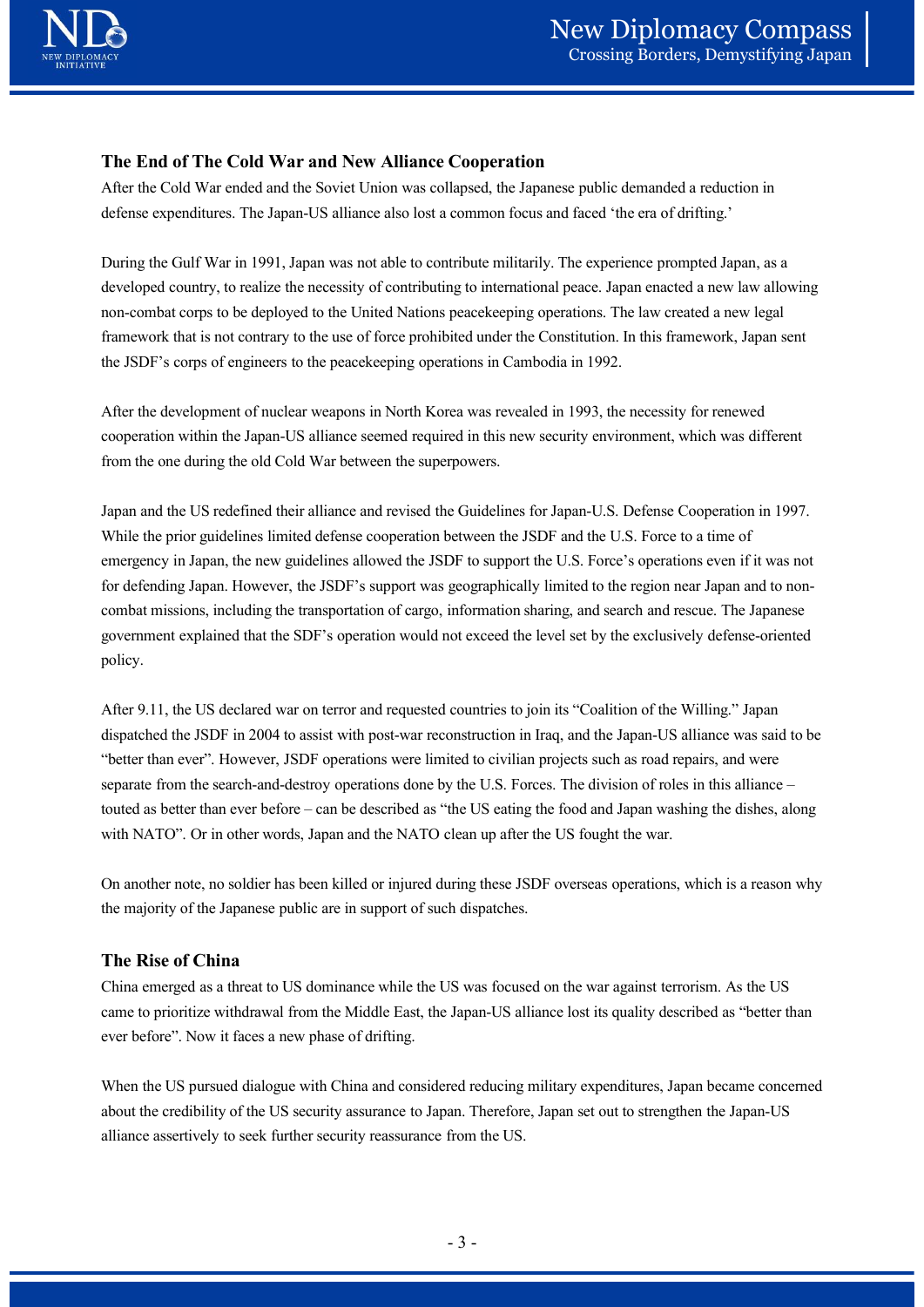

In 2015, Japan enacted a national security bill. It is a policy package, including the below-mentioned capacities of the JSDF:

- 1 Exercising the right to collective self-defense which had been understood as a violation of the Constitution<br>
1 Exercising the right to collective self-defense which had been understood as a violation of the Constitu Since WWI – in order to conduct operations in the specifical operations, being the below-mentioned capacities of U.S. Japan enacted a national security bill. It is a policy package, including the below-mentioned capacities emergency in Japan. **2 Providing logistic supports to U.S. Forces when they are engaged in military activities in regional hotspots.**<br>The 2015, Japan enacted a national security bill. It is a policy package, including the below-mentioned capa **3 Protecting US naval vessels and aircraft during joint operations, and the USE of the USDF:**<br>
16.2015, Japan enacted a national security bill. It is a policy package, including the below-mentioned capacities of<br>
16.2015,
- Such support includes supplying ammunition and refueling aircraft that are conducting military operations.
- 

This led to the advancement of the operational integration of the JSDF and the U.S. Forces. By enacting the national security legislation, Japan chose to be involved in wars launched by US armed forces, and thus attempted to allay concerns about potentially being "forsaken" by the US.

The exclusively defense-oriented policy based on the separation of the SDF's operation from the U.S. Force's combat operation is now in name only. However, the Legislation for Peace and Security does not suggest that the SDF can strike an adversary's territory.

#### The Missile Arms Race

The exclusively defense-oriented policy is also being challenged by the development of ballistic missiles. The interception of ballistic missiles is difficult, and the missiles can be carried by mobile launchers. It is impossible to destroy all these missiles.

With the aspiration of being able to strike missiles bases in a foreign country, Japan started to develop long-range cruise missiles and high-speed gliding ballistic missiles. Although the Japanese government has not made a This led to the advancement of the operational integration of the JSDF and the U.S. Forces. By enacting the mational security legislation, Japan chose to be involved in wars launched by US armed forces, and thus attempted defense-oriented policy. Moreover, it will increase the incentive for preemptive strikes. Because of these repercussions, there is a concern about losing the strategic stability Japan has maintained with that policy for such a long time.

China continues to develop and possess intermediate-range ballistic missiles (IRBMs) to strengthen its ability to intimidate and attack US forces. It has more than 1000 IRBMs that can reach Guam and may be able to attack US aircraft carriers. On the other hand, the US does not possess these kinds of weapons, because of past compliance with the Intermediate-Range Nuclear Forces Treaty. The gap in this capacity has led some people to think that US dominance in the West Pacific is at stake. Now the US plans to develop new intermediate-range missiles and deploy them to Japan. mannly step and the anti-mannled what into provide the solution of the RBMs that can reach Guam and may be able to attack US<br>RBMs that can reach Guam and may be able to attack US<br>sess these kinds of weapons, because of pas

Japan is becoming the center of a new missile arms race. However, Japan and the US would have a different perception of the threat posed to their security, because Japan and China are within the range of intermediate-range missiles, whereas the US is not. Furthermore, the deployment of missiles to Japan would be politically difficult because local people would oppose it.